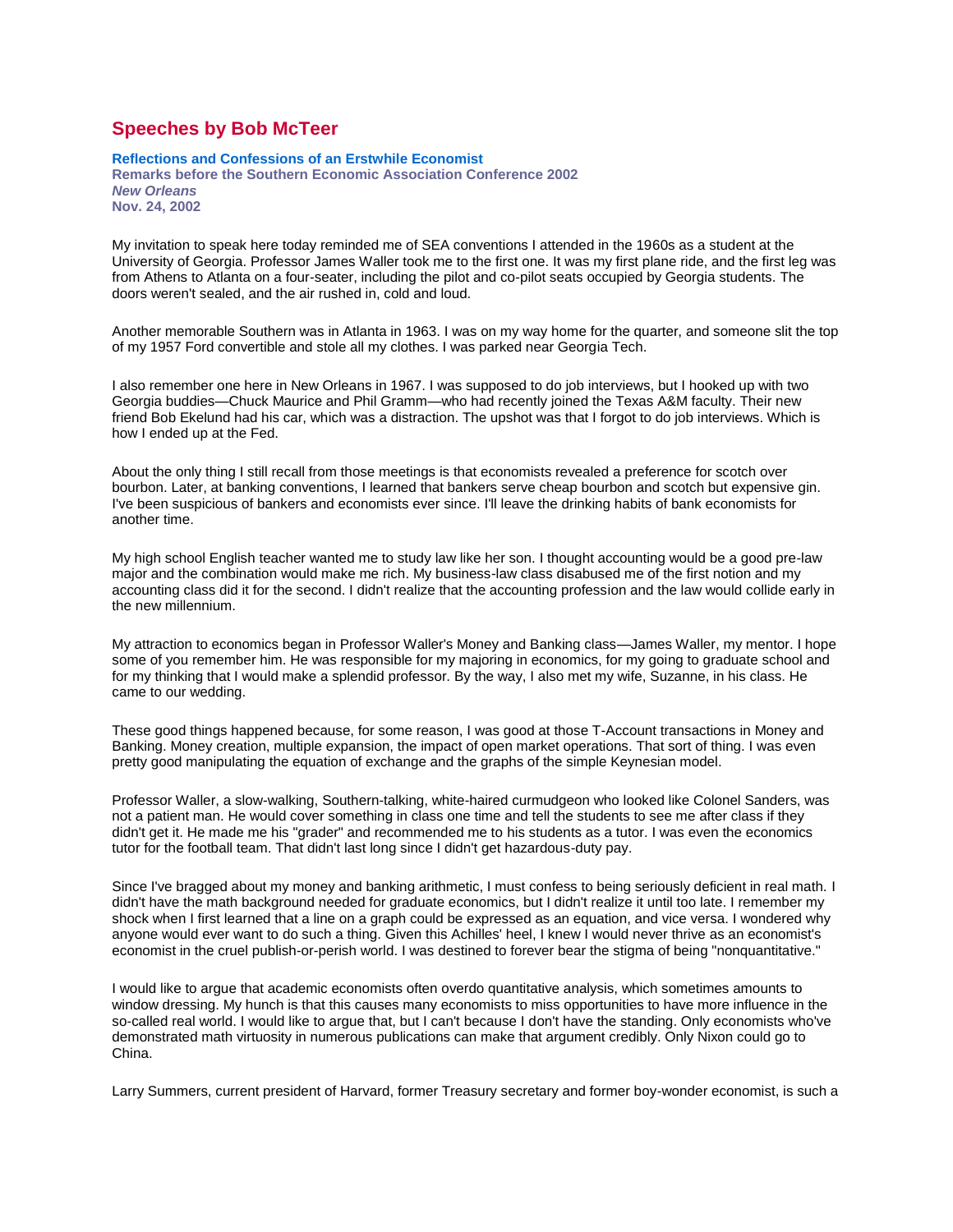person. Here's how he put it in 1991:

Too often researchers, referees and editors fail to ask these scientific questions. Instead, they ask the same questions that jugglers' audiences ask—Have virtuosity and skill been demonstrated? Was something difficult done? Often these questions can be answered favorably even where no substantive contribution is being made.

I only recently became aware of the debate over the role of economists in influencing the real world that is associated with George Stigler and Milton Friedman. To oversimplify, the Stigler position is that economists should talk mainly to other economists at a lofty level and try to extend the frontiers of the science. It's a waste of time trying to educate laymen in economic principles with a view toward improving public policy. Economists should not preach to noneconomists, who already know all they want to know about their self-interest. They aren't likely to respond favorably to an altar call. As they say about putting lipstick on a pig, it's a waste of time, and it annoys the pig.

The other view, dating back at least to Adam Smith and generally associated with Milton Friedman, is that economists should try to educate the public on basic economics, which would ultimately lead to better public policy. Economists can stay in their ivory tower most of the time, but they should come down occasionally to share their knowledge and insights with the local Rotary Club. They should learn to communicate with "everyman." Without knowing about this particular controversy, the Dallas Fed has been trying to do this in its economic education programs. I think of economic education as making the world safe for sounder policy.

I was in London a couple of weeks ago visiting the Bank of England and speaking at the Institute of Economic Affairs. I spent 10 pounds of my own money for an IEA publication on just this subject titled: *A Plea to Economists Who Favour Liberty: Assist the Everyman.* (This booklet was the source of the Summers quote.)

The IEA, as you probably know, is a libertarian think tank closely associated with Margaret Thatcher before and during her prime ministership, with a lineage that goes back to Hayek. Note that they want only economists who favor liberty to assist the everyman. If you don't favor liberty, they don't want you messing around with everyman's head.

A small digression: My favorite dead economist is Frédéric Bastiat, whom libertarians have adopted as their own. I spoke on "Why Bastiat Is My Hero" at his 200<sup>th</sup> birthday party last year in France. You can find that speech and lots of other good stuff at www.dallasfed.org. Anyway, the Bastiat conference attracted lots of libertarians from all over the world. I found them to be good communicators. Written on the bathroom wall the first morning was the admonition, "Defy authority." The next day, written just under "Defy authority" was "Who the hell are you to tell me what to do?"

As I've indicated, my academic life began in Dr. Waller's Money and Banking class. I learned from him that the world of economics in the 1960s was dominated by Harvard on the left and Chicago on the right. It was early in the Kennedy administration, and on the first day of class, Dr. Waller asked if we knew the way to the New Frontier. We didn't. He said you go to Harvard and turn left.

Then he questioned the already-famous and popular line from President Kennedy, "Ask not what your country can do for you. Ask what you can do for your country." He said Kennedy had it backwards. In a free country, individuals are not supposed to subordinate themselves to the state. That was the first time I recall a professor challenging a truth that I had simply taken for granted. Of course, that quote is as popular as ever, and I'm still not sure how I feel about it.

In the great divide between Harvard and Chicago, Georgia professors were mostly in the Chicago camp. Milton Friedman was god in that universe. Richard Timberlake, one of my professors who studied under him at Chicago, called Friedman the fastest gun in the West. The infidels on the other side weren't personified by a single person. The Huns had no living Attila. They were Keynesians, but Keynes was already dead, as he had said we all would be in the long run. Keynesians were too easy on government and government spending, budget deficits, the minimum wage and other things.

David McCord Wright was Georgia's most accomplished professor—meaning he had the most journal articles. He thought Keynes had a few good points, if interpreted correctly, and he was there to interpret him correctly. He was hard to argue with because he had personal letters from Keynes in his coat pocket. My [tribute to David McCord](http://web.archive.org/web/20041226072002/http:/www.dallasfed.org/mcteer/speeches/2000/ms000419.html)  [Wright](http://web.archive.org/web/20041226072002/http:/www.dallasfed.org/mcteer/speeches/2000/ms000419.html) is on our web site.

The Friedman I heard about first in Money and Banking class was Friedman the monetarist. Abolish the Fed and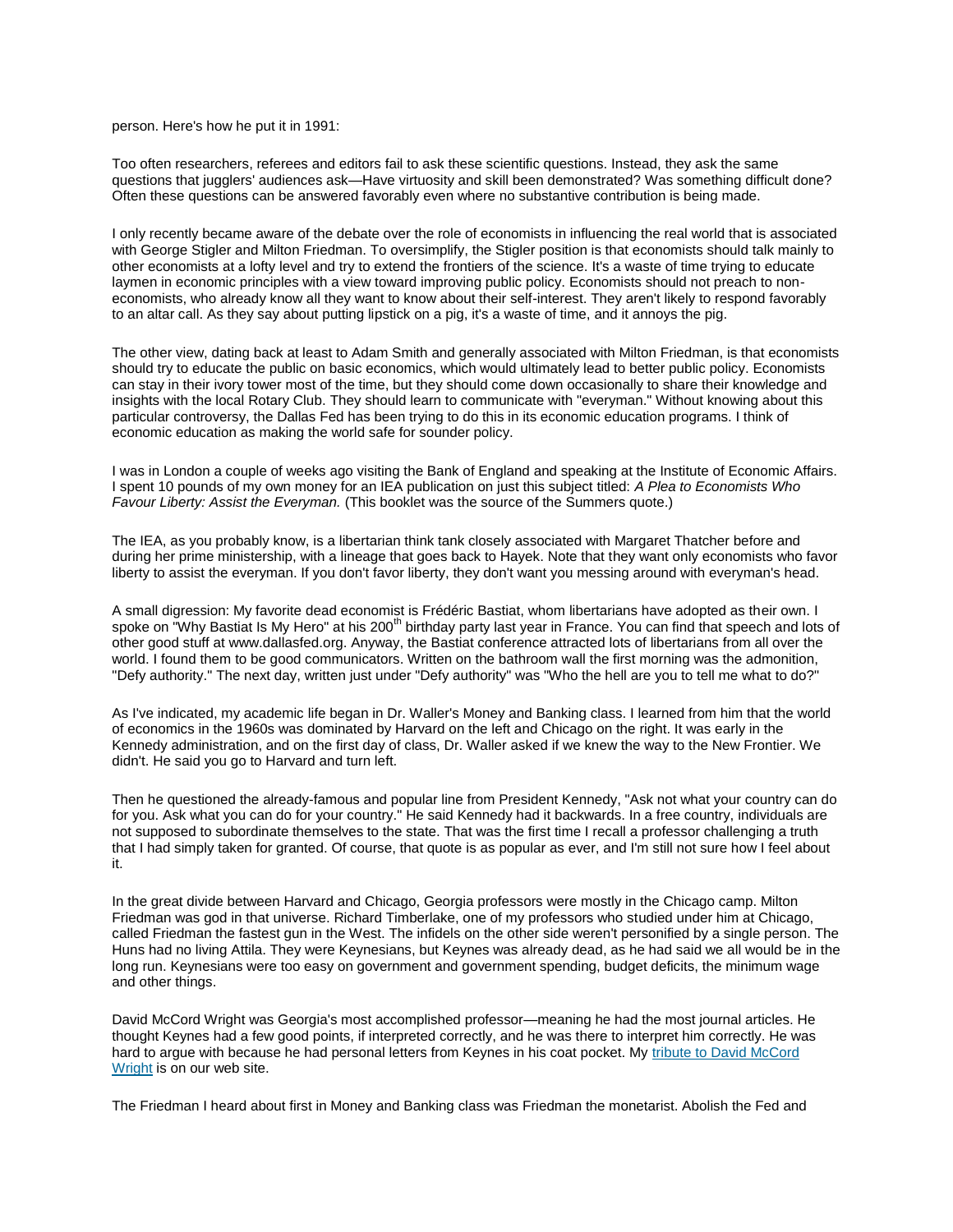have a computer increase the money supply 3 or 4 percent per year, per quarter, per month, per week, per day, etc. Almost as prominent was his advocacy of flexible exchange rates. His *Capitalism and Freedom* became the economic agenda for the coming decades. By the way, the Dallas Fed hopes to have a conference on the 25<sup>th</sup> anniversary of *Free to Choose*. We are all Friedmanites now, aren't we? With Friedman's important contributions in many areas of economics, I've never quite understood why his Nobel Prize—which, I'm proud to say, I've seen on his living-room wall—was based on his permanent income hypothesis. Go figure.

Looking back on all the time spent on Keynesian vs. classical economics, it's hard for me to see what all the fuss was about. Can't we just declare that Keynes is somewhat useful in recessions, while his classical predecessors had most of the other bases covered? The most trivial thing to me was the search for a logical classical escape hatch from the liquidity trap where monetary policy is spinning its wheels. They conjured up Pigou's real-balances effect, or the Pigou–Patinkin effect. Even though you can't push interest rates lower, you can pump out money until the value of *M* over *P* drives you to the mall. Was Patinkin's book ever translated into Japanese?

Surely nobody thinks the United States of America would ever get into a liquidity trap or a deflationary pickle. Surely nobody worries about interest rates too low to fall further. Or the Fed running out of ammunition. Surely no one takes a liquidity trap seriously, or the paradox of thrift.

Ah, the paradox of thrift. We've been through an investment-led slowdown and recession and, presumably, are now in a sluggish, jobless recovery. Through it all the consumer has continued spending while high-tech investment has collapsed. With the consumer's saving rate close to zero, with her debt levels high and confidence low, and with virtually every family in America needing to save more, surely worry about the unintended consequences of trying to save more is misplaced.

Given my monetarist indoctrination, when I joined the Richmond Fed I became the first to write the money supply into our president's notes for FOMC meetings. At least I believe I was first. That's my story. My first economic review article was on flexible exchange rates. The second was a postwar history of our balance of payments. My speeches back then were deadly. (Be nice now.) Do bankers really care that the factors behind the demand for foreign exchange are debit items in the balance of payments?

My timing as the Richmond Fed's new "international" economist was perfect. I arrived in late 1968, and through the early '70s, the Bretton Woods fixed exchange-rate system was in a death spiral. I had numerous opportunities to explain to our boards of directors the meaning and significance of the latest currency devaluation, revaluation, outflow of gold, exchange controls, the voluntary foreign credit restraint program and Operation Twist, and so on. Operation Twist, you may recall, was an effort to keep long-term interest rates low to stimulate the domestic economy and shortterm rates high to stem the dollar outflow. Operation Twist had nothing whatsoever to do with what Chubby Checker did last summer. International monetary economics was complicated, and it was a mess, but McTeer, thankfully, was there to explain it all.

Milton Friedman had promised that under flexible exchange rates such crises would go away. He was right. Once we floated the dollar, I had to find other things to do. I couldn't find honest work, so I went into management. Those who can, teach. Those who can't teach, manage. I'm now up to about 1973. I hope your seats are comfortable.

From 1973 to 1980, I worked as an assistant to the president of the Richmond Fed. I could write his memos and speeches because I could read his mind. His Ph.D. was from the University of Virginia. Like Georgia, only more so, Virginia was Chicago lite. Bob Black didn't have to tell me what to say in his speeches because I already knew what he knew and believed what he believed. Any differences we may have had, I kept to myself.

Well, maybe he found out about some of them because in 1980 he put me in charge of the Richmond Fed's Baltimore Branch, where I was further removed from economics. I became even more "erstwhile." I would later say that I started out as an economist, but eventually got over it. I continued to read the editorial page of the *Wall Street Journal* in the 1980s, however, and soaked up some supply-side economics without realizing it. I'm still hooked.

I didn't accumulate much new economic capital in the 1980s, but I honed what I had learned by teaching night school at Johns Hopkins. Money and Banking, of course, and the Economic Environment, a principles course with more lipstick.

I went to the Dallas Fed in 1991 and onto the FOMC, which included the fringe benefit of a research department. I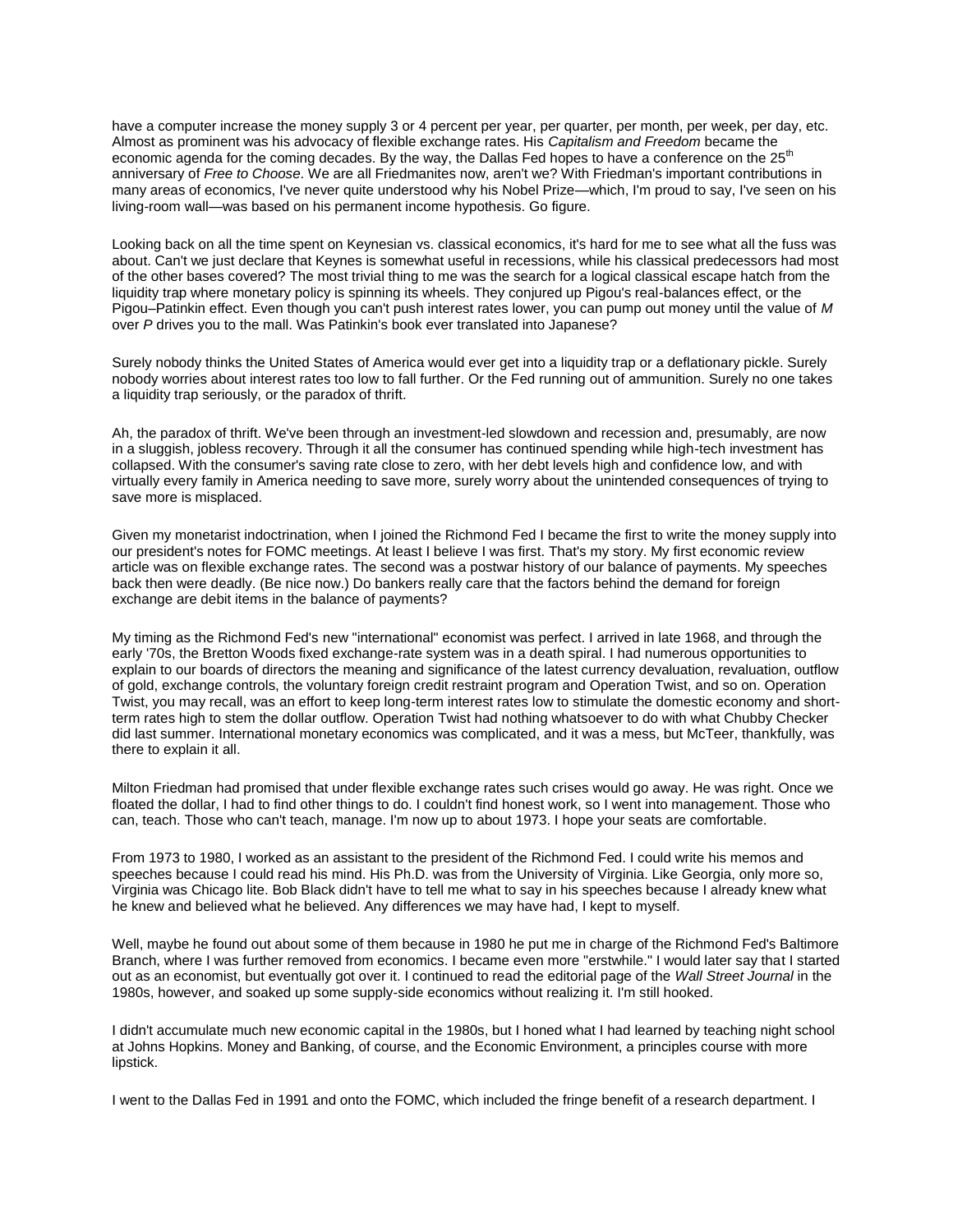went from being one teacher with 30 students per class to being the only student in a class with about 15 teachers. I had a lot of catching up to do, and I haven't caught up yet. I get to ask stupid questions, and they are supposed to answer them without calling them stupid, although I do detect an eye roll every now and then.

I came to the Dallas Fed at a good time for a fan of Frédéric Bastiat, especially his "Petition on Behalf of the Candlemakers." The NAFTA debate was just starting, and I weighed in as a Southern-fried imitator of a French satirist.

Espousing free trade is as close to God's work as an economist gets. It's a worthy goal in itself, and it gives an opportunity to espouse markets in general. In the process of doing so, the Dallas Fed became known in some quarters as the "free enterprise Fed," which embarrassed me at first, but I learned to love it.

More recently we've been called the "New Economy Fed" as a result of my cheerleading for the new paradigm. The stock market correction and the collapse of high-tech investment spending have reduced the value of that brand, at least temporarily.

Behavioral economics is new to me, but it sounds like fun. I recently read in the *New Yorker* that one principle of behavioral economics is that when we look back on an experience we focus on two things: how it felt at the peak of the experience and how it felt at the end. (Our mothers had that one covered with "All's well that ends well.") Another principle is that we hate losing more than we love winning. Both these principles help explain the bad feelings many people now have toward the New Economy period in the late 1990s.

Productivity growth, or growth in output per hour worked, doubled in the late 1990s from the anemic pace of the previous two decades. The increase, from about 1.4 percent per year to about 2.8 percent per year, enabled noninflationary output growth to rise to almost 4 percent and the noninflationary unemployment rate to decline to 4 percent. The Fed under Alan Greenspan didn't try to enforce the old speed limits during the early part of this period, which would have choked off this extraordinary performance and prevented our knowing it was even possible.

Econometric models, based on historical relationships, said inflation is coming. But two of my favorite economists said hold on a minute. Yogi Berra said, "You can observe a lot just by watching." And Richard Pryor said, "Who are you going to believe? Me or your own lying eyes?" We waited, observed and believed our eyes. Besides, as Mae West said, "Too much of a good thing is just about right."

I was certainly in the wait-and-see camp during the New Economy period. If I'd been a better economist—a more "quantitative" economist—I likely would have been on the wrong side of that debate. Fortunately, you don't have to be smart to be right in this business.

Of course, given the stock market correction and recession, many would say I *was* on the wrong side of the New Economy debate. Maybe. Maybe not. I just can't imagine the FOMC issuing a press release that says (listen carefully now):

Even though inflation is tame and falling, the unemployment rate is too low and stock prices are too high, so we are tightening monetary policy today to raise unemployment and bring stock prices down.

I don't think so.

Recent data revisions suggest that the late 1990s were not quite as wonderful as we thought at the time. A Texan might say there was more foam and less beer than we realized. True. But there still was a lot more beer than we'd seen in a long time. There ought to be a law against data revisions. Or at least a statute of limitations.

Remarkably, productivity continued to increase during the recent soft spot. We just posted the biggest full-year productivity increase in decades, 5.4 percent. That hurts job growth in the near term, but it augurs well for future growth. September 11 showed us once again just how resilient the U.S. economy is.

Some of the hot topics of the 1960s have not figured prominently in recent economic history, but some have. Milton Friedman was supposed to have killed the Phillips curve in his AEA presidential address in 1968, but the Phillips curve keeps raising its ugly head like a whack-a-mole on a beach boardwalk. When you knock it down, it pops up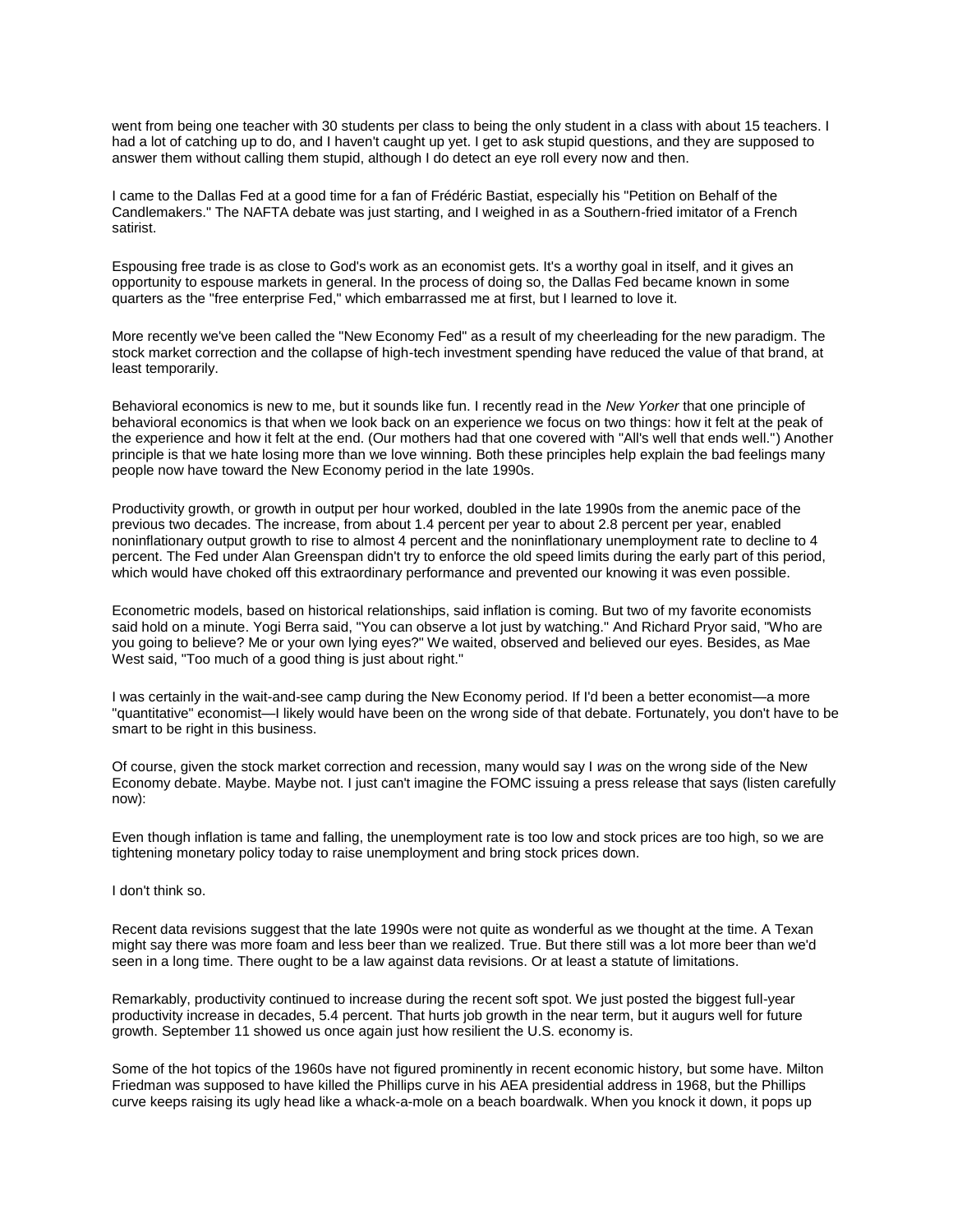## somewhere else.

Wage- or cost-push inflation was a big topic in the 1960s. I remember Professor Waller coaching me on how to grade his tests on it. If a strong labor union or government pushes wages up by more than is justified by productivity increases, unemployment will rise if the increase is not validated by monetary expansion. If it is validated by monetary expansion, inflation will rise. He even had a little poem for it:

Economists all or most of us consent If wage rates rise by ten percent It puts the choice before the nation Of unemployment or inflation.

I never hear the terms *wage push* or *cost push* anymore, but they still play an implicit role in some people's thinking about the inflation process. And they don't always remember Professor Waller's caveat about the role of money in the process.

Looking back, monetarism gained ground and peaked on a Saturday in October 1979, when the FOMC decided to influence money growth directly and not through an interest rate target. It worked for a time, perhaps too well. But financial innovation eventually destabilized the demand for money and velocity. We are back to targeting interest rates, but we are acutely aware of its hazards. Between you and me, I still feel better when money growth is consistent with what we're trying to do, even if it isn't the primary focus. Direct money targeting shall return, in my opinion.

The adverse implications of downward price and wage inflexibility got a lot of attention way back when. If wages won't fall, output and employment will. You don't hear much about that anymore. My guess is that floating exchange rates helped by making real wages flexible in foreign currencies. The breaking of the air traffic controllers' strike in the U.S. and the coal miners' strike in the U.K. also contributed to labor market flexibility in those countries. The U.S. and U.K. have lower unemployment rates because of more flexible labor markets than do the countries of the euro zone. As I said so eloquently in my epic poem, *[Give Growth a Chance](http://web.archive.org/web/20041226072002/http:/www.dallasfed.org/mcteer/rhyme/growth.html)*:

Laws against firing Discourage hiring. And too high a safety net Is sure to aid and abet Those dead set On avoiding sweat.

(You really do need to check out our web site.)

Another stupid question I asked when I got to the Dallas Fed was why economists stopped talking about profit maximization and started emphasizing stock price maximization. I know it's a stretch, but I suspect that change shortened time horizons and contributed in some small way to recent corporate indiscretions. I imagine moral hazard was involved some way, a term that I didn't hear in the 1960s.

Looking back on the 1960s with the advantage of hindsight, several things stand out. One is that I never realized how well the economy was doing then. We learned that only when we had the 1970s for comparison. We could talk about inflation and unemployment in the context of the Phillips curve, but in retrospect, both were low in the 1960s and both rose together in the stagflation period of the 1970s, not Phillips curve-like at all.

All the talk back then about the evils of budget deficits seems quaint now that we know how big budget deficits really can get, and without making the sky fall. Of course, once we got used to the deficits being so large and always growing, it came as something of a shock to see how rapidly they turned into surpluses in the 1990s. They certainly were sensitive to economic conditions.

We also just learned how fast surpluses as far as the eye can see can disappear. But that's largely a function of the response to 9/11, and as Keynes might say (forgive me Professor Waller), that's what surpluses are for: to turn into